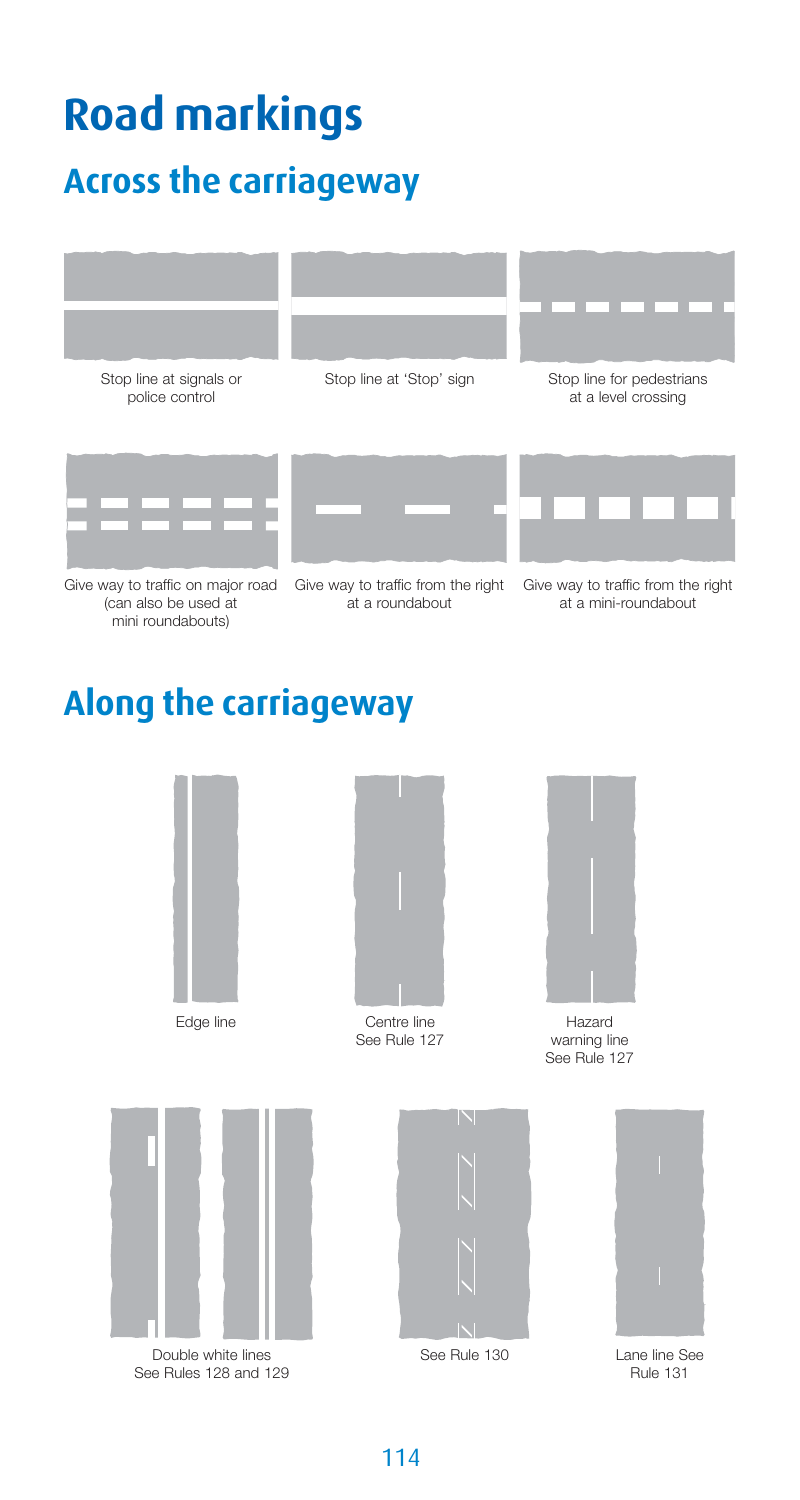# **Along the edge of the carriageway**

#### **Waiting restrictions**

Waiting restrictions indicated by yellow lines apply to the carriageway, pavement and verge. You may stop to load or unload (unless there are also loading restrictions as described below) or while passengers board or alight. Double yellow lines mean no waiting at any time, unless there are signs that specifically indicate seasonal restrictions. The times at which the restrictions apply for other road markings are shown on nearby plates or on entry signs to controlled parking zones. If no days are shown on the signs, the restrictions are in force every day including Sundays and Bank Holidays. White bay markings and upright signs (see below) indicate where parking is allowed.



#### **Red Route stopping controls**

Red lines are used on some roads instead of yellow lines. In London the double and single red lines used on Red Routes indicate that stopping to park, load/unload or to board and alight from a vehicle (except for a licensed taxi or if you hold a Blue Badge) is prohibited. The red lines apply to the carriageway, pavement and verge. The times that the red line prohibitions apply are shown on nearby signs, but the double red line ALWAYS means no stopping at any time. On Red Routes you may stop to park, load/unload in specially marked boxes and adjacent signs specify the times and purposes and duration allowed. A box MARKED IN RED indicates that it may only be available for the purpose specified for part of the day (eg between busy peak periods). A box MARKED IN WHITE means that it is available throughout the day.

RED AND SINGLE YELLOW LINES CAN ONLY GIVE A GUIDE TO THE RESTRICTIONS AND CONTROLS IN FORCE AND SIGNS, NEARBY OR AT A ZONE ENTRY, MUST BE CONSULTED.



at any time



No stopping during times shown on sign



Parking is limited to the duration specified during the days and times shown



Only loading may take place at the times shown for up to a maximum duration of 20 mins